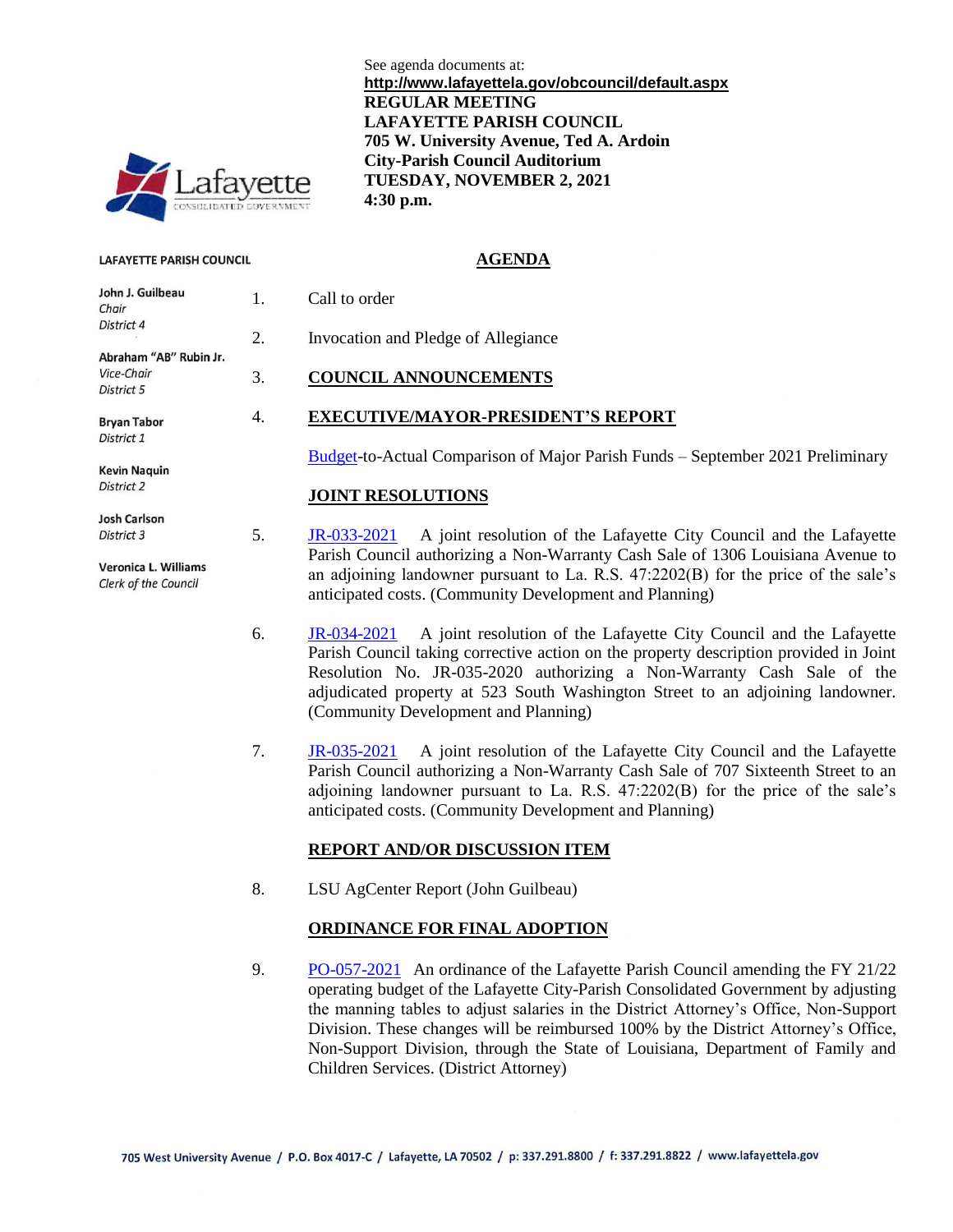# **JOINT ORDINANCE FOR FINAL ADOPTION**

10. [JO-078-2021](http://apps.lafayettela.gov/OBCouncil/ViewDocument.aspx?docID=2055434) A joint ordinance of the Lafayette City Council and the Lafayette Parish Council amending the FY 21/22 operating budget of the Lafayette City-Parish Consolidated Government by increasing revenues in the amount of \$11,750 in Home Investment Partnerships Funds and \$16,041.08 in Community Development Block Grant Funds received from the payoff of deferred payment loans in the Housing Rehabilitation Program and appropriating funds within the Community Development and Planning Department. (Community Development and Planning)

# **ANNOUNCEMENT OF VACANCIES ON BOARDS/COMMISSIONS**

- 11. A vacancy exists on the Lafayette Waterworks District South Board as of 11-01-2021, this is a five-year term. *Applicants must be district residents.*
- 12. A vacancy exists on the Lafayette Parish Bayou Vermilion District for the remainder of an unexpired four-year term thru 09-30-2022.
- 13. A vacancy will exist on the Lafayette Waterworks District North Board for a five-year term effective 01-01-2022.
- 14. A vacancy will exist on the Lafayette Parish Library Board of Control for a five-year term effective 01-01-2022.

*Individuals wishing to submit a resume for the above volunteer vacancy must be a registered voter and a resident of Lafayette Parish. Yearly ethics training for all appointees is required as is financial disclosure under certain circumstances. Resumes are to be forwarded to Veronica L. Williams, Clerk of the Council, P.O. Box 4017-C, Lafayette, LA 70502 or emailed to BCLafayette@LafayetteLA.gov no later than noon, Tuesday, November 16, 2021 with appointment(s) to be made at the December 1, 2021 Regular Meeting of the Lafayette Parish Council. Resume submissions are public record.*

## **CONSIDER APPOINTMENT BY THE COUNCIL, AS A WHOLE, TO BOARDS/COMMISSIONS**

15. [LCVC](http://apps.lafayettela.gov/OBCouncil/ViewDocument.aspx?docID=2055436) - Appointment of the Lafayette Convention & Visitors Commission for the remainder of an unexpired five-year term thru December 31, 2023. *Nomination list submitted by the Louisiana Retailers Association.*

# **INTRODUCTORY ORDINANCES**

- 16. [PO-058-2021](http://apps.lafayettela.gov/OBCouncil/ViewDocument.aspx?docID=2055443) An ordinance of the Lafayette Parish Council amending the FY 20/21 capital budget of the Lafayette City-Parish Consolidated Government by decreasing Council Reserves in fund 651 American Rescue Plan/21-Parish fund in the amount of \$85,000 and appropriating within the PARC Department for Heymann Park playground equipment. (Rubin and Mayor-President)
- 17. [PO-059-2021](http://apps.lafayettela.gov/OBCouncil/ViewDocument.aspx?docID=2055446) An ordinance of the Lafayette Parish Council amending the FY 21/22 capital budget of the Lafayette City-Parish Consolidated Government by decreasing Council Reserves in Fund 651 American Rescue Plan/21-Parish fund in the amount of \$2,000,000 and appropriating within the office of the Chief Administrative Officer, Juvenile Detention Division for Juvenile Detention Center safety improvements. (Rubin and Mayor-President)
- 18. [PO-060-2021](http://apps.lafayettela.gov/OBCouncil/ViewDocument.aspx?docID=2055438) An ordinance of the Lafayette Parish Council amending the FY 21/22 capital budget of the Lafayette City-Parish Consolidated Government by decreasing Council Reserves in Fund 651 American Rescue Plan/21-Parish fund in the amount of \$2,000,000 and appropriating within the Public Works Department for Prejean Road Flood Mitigation and Upgrades Project. (Tabor and Mayor-President)
- 19. [PO-061-2021](http://apps.lafayettela.gov/OBCouncil/ViewDocument.aspx?docID=2055439) An ordinance of the Lafayette Parish Council amending the FY 21/22 capital budget of the Lafayette City-Parish Consolidated Government by decreasing Council Reserves in Fund 651 American Rescue Plan/21-Parish fund in the amount of \$1,250,000 and appropriating within the Public Works Department for City-Parish Hall Public Health and Safety Updates Project. (Guilbeau and Mayor-President)